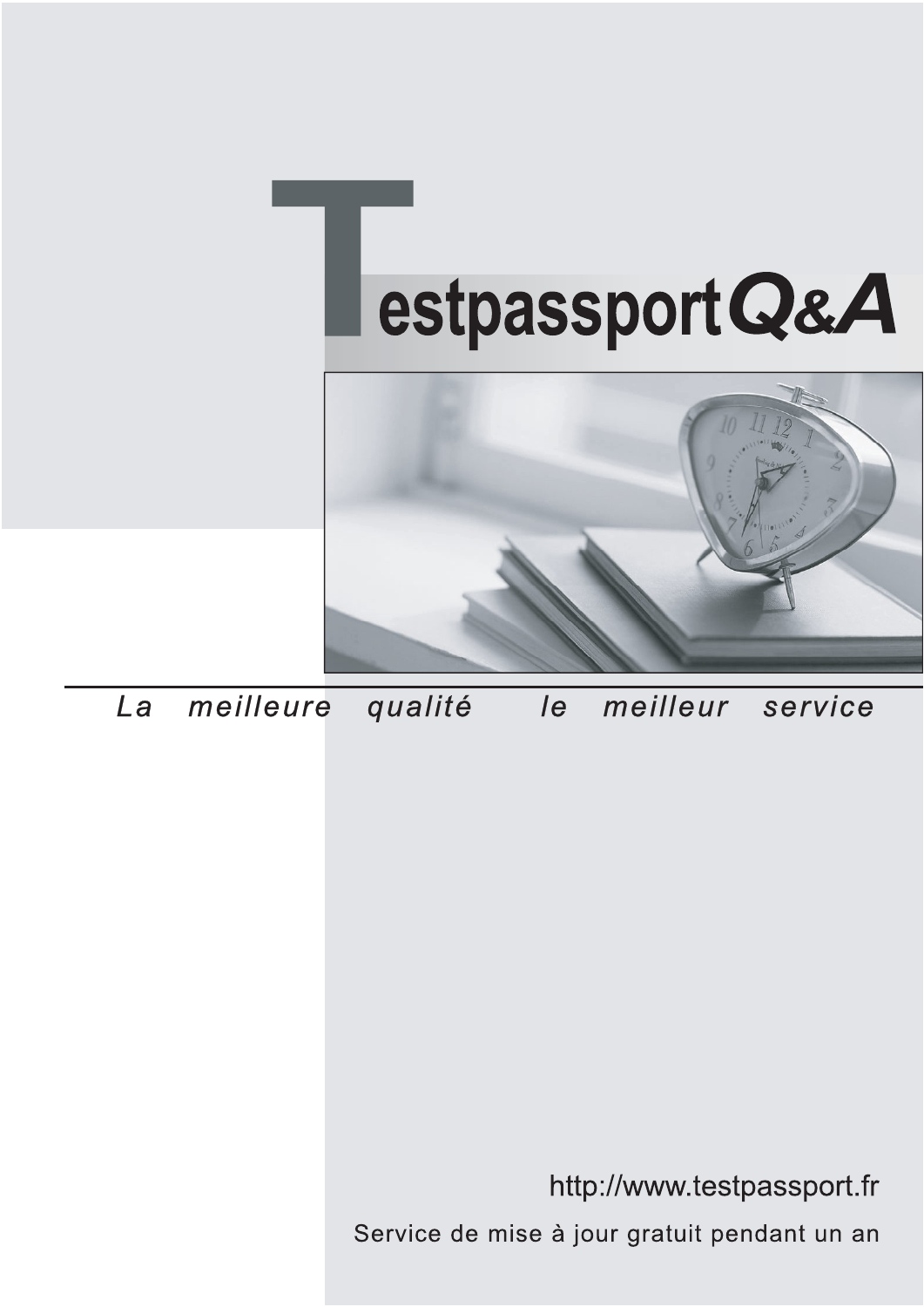## **Exam** : **642-821**

# Title : CCNP's Building Cisco Remote Access Networks (BCRAN)

## **Version** : DEMO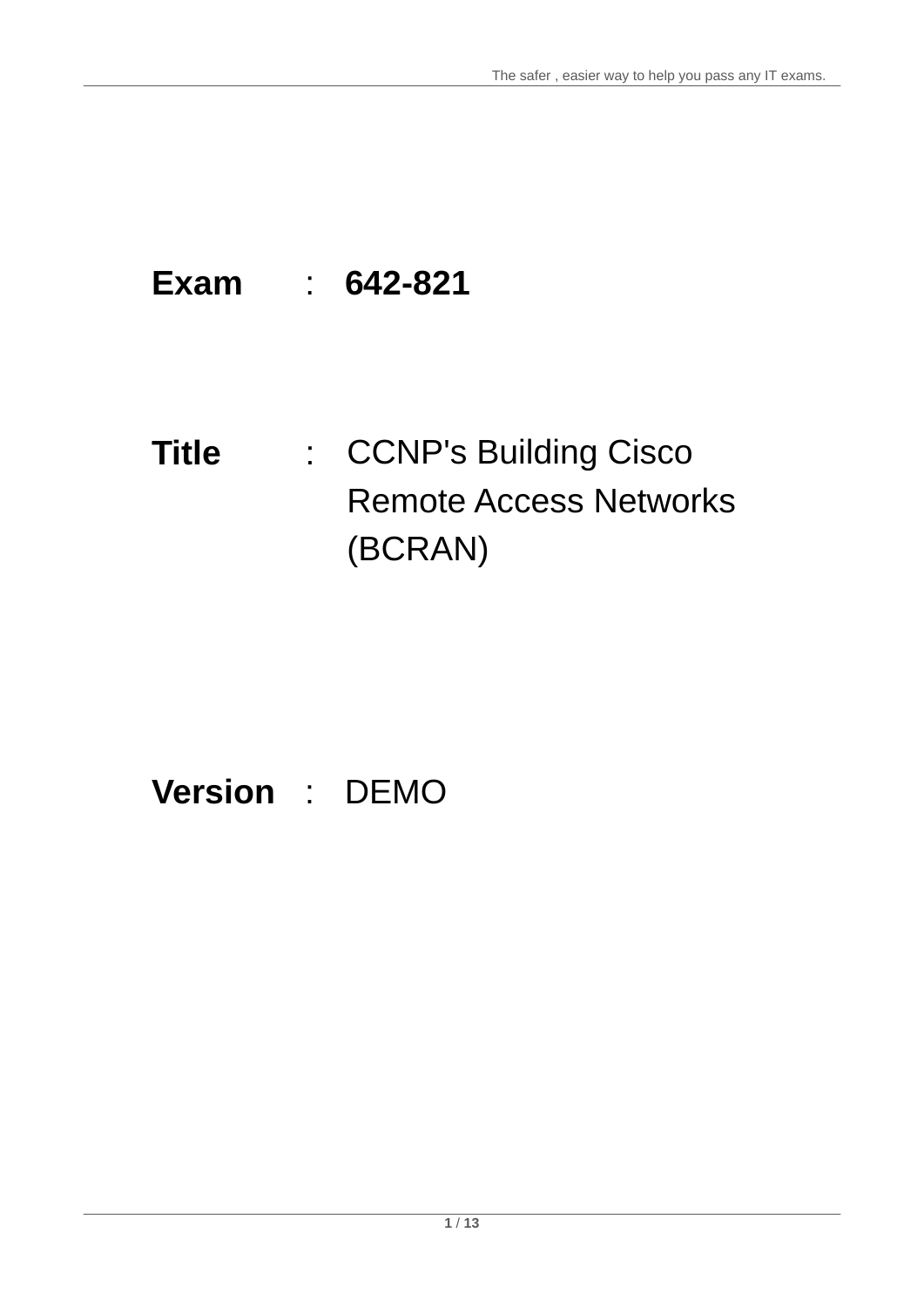### 1. Single choice

Refer to the exhibit. Online Incorporated is an Internet game provider. The game service network has recently added an additional facility to connect to an already configured central site. As a remote site technician you will be required to configure the VPN connection at the remote site for secure communication between the central and remote LAN segments. Using the physical topology and the show output provided from the commands show crypto isakmp policy, show crypto isakmp key, show crypto ipsec sa, and show crypto ipsec transform-set on the central router, answer the following questions:

This item contains several questions that you must answer. In order to complete these questions, you may need to refer to a tool that is not currently visible, or access the topology that accompanies this scenario. To gain access to either the topology or the device tool, click on the button to left side of the screen that corresponds to the section you wish to access. When you are done using the tool you can return to your questions by clicking on the Questions button to the left.

| Which authentication method must be configured for the IKE policy on the Remote router? |  |  |  |  |
|-----------------------------------------------------------------------------------------|--|--|--|--|
|                                                                                         |  |  |  |  |

| - 1 | $\overline{R}$ |
|-----|----------------|
|     | R              |
| ۰   | $\overline{R}$ |
|     |                |

**STATE** 

- emote(config-isakmp)# authentication rsa-sig
- emote(config-isakmp)# authentication rsa-encr
- emote(config-isakmp)# authentication pre-share
- Remote(config-isakmp)# hash md5
- Remote(config-isakmp)# hash sha

This item contains several questions that you must answer. In order to complete these questions, you may need to refer to a tool that is not currently visible, or access the topology that accompanies this scenario. To gain access to either the topology or the device tool, click on the button to left side of the screen that corresponds to the section you wish to access. When you are done using the tool you can return to your questions by clicking on the Questions button to the left.



This item contains several questions that you must answer. In order to complete these questions, you may need to refer to a tool that is not currently visible, or access the topology that accompanies this scenario. To gain access to either the topology or the device tool, click on the button to left side of the screen that corresponds to the section you wish to access. When you are done using the tool you can return to your questions by clicking on the Questions button to the left.

| Which access-list statement would be used for identifying local and remote VPN traffic to be encrypted at the remote site? |
|----------------------------------------------------------------------------------------------------------------------------|
| access-list 110 permit ip 172.16.0.0 0.0.0.255 172.16.24.0 0.0.0.255                                                       |
| access-list 110 permit ip 172.16.24.0 0.0.0.255 172.16.0.0 0.0.0.255                                                       |
| access-list 110 permit ip 192.168.12.4 0.0.0.3 192.168.12.36 0.0.0.3                                                       |
| access-list 110 permit ip 192.168.12.36 0.0.0.3 192.168.12.4 0.0.0.3                                                       |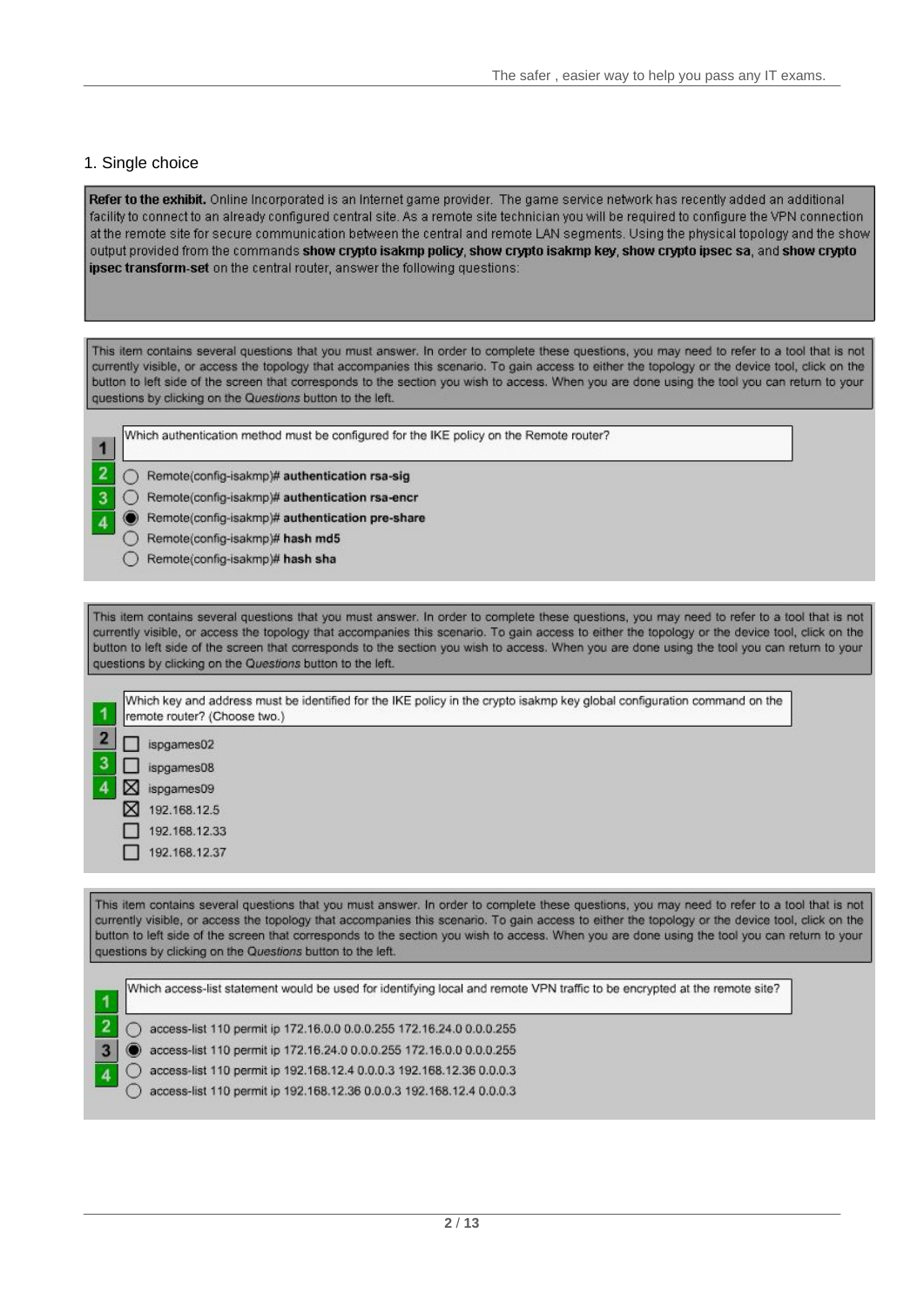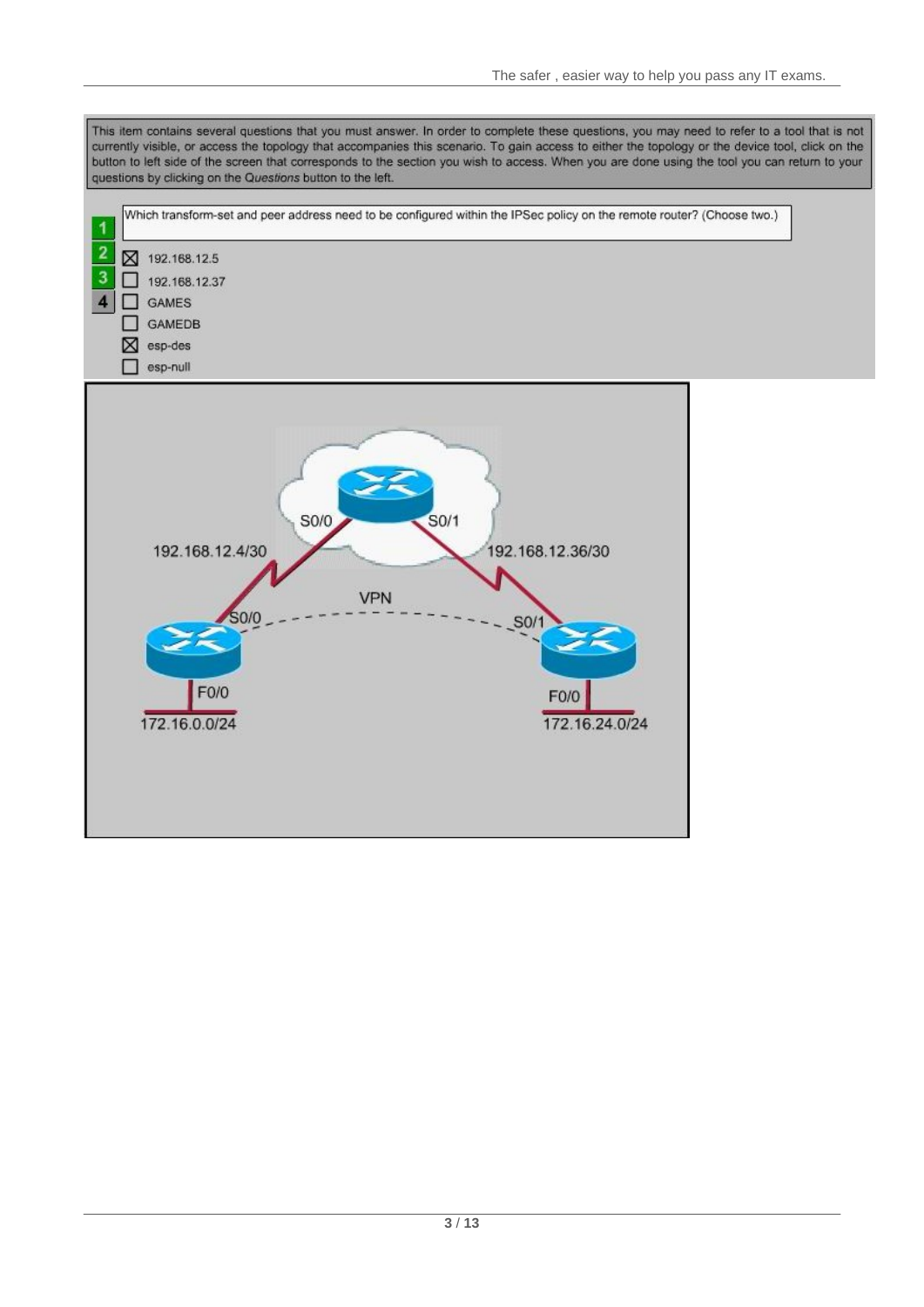```
Central# show crypto isakmp policy
Protection suite of priority 110
    encryption algorithm: DES - Data Encryption Standard (56 bit keys).
    hash algorithm:
                            Secure Hash Standard
    authentication method: Pre-Shared Key
    Diffie-Hellman group: #1 (768 bit)
    lifetime: 06400 seconds, no volume limit
Default protection suite
                           DES - Data Encryption Standard (56 bit keys).
    encryption algorithm:
    hash alcorithm:
                            Secure Eash Standard
    authentication method: Rivest-Shamir-Adleman Signature
    Diffie-Hellman group: #1 (768 bit)
    lifetime:
                  86400 seconds, no volume limit
Central# show crypto isakmp key
                      Preshared Key
Hostname/Address
192.168.12.9
                      ispgames02
192.168.12.13
                      ispganes03
                      ispganes04
192.168.12.17
192.168.12.21
                       ispgames05
                      ispganes06
192.168.12.25
192.168.12.33
                      ispgames08
192.168.12.37
                      ispganes09
192.168.12.41
                       ispganes10
192.168.12.45
                       ispganes11
192.168.12.49
                      ispganes12
Central# show crypto ipsec sa
interface: Serial0/0
   Crypto map tag: GAMES, local addr. 192.168.12.5
  local ident (addr/mask/prot/port): (172.16.0.0/255.255.255.0/0/0)
  remote ident (addr/mask/prot/port): (172.16.24.0/255.255.255.0/0/0)
   current peer: 192.168.12.37
    PERMIT, flags=(origin_is_acl,)
    #pkts encaps: 0, #pkts encrypt: 0, #pkts digest 0
   #pkts decaps: 0, #pkts decrypt: 0, #pkts verify 0
   #pkts compressed: 0, #pkts decompressed: 0
   #pkts not compressed: 0, #pkts compr. failed: 0, #pkts decompress failed: 0
   #send errors 0, #recv errors 0
    local crypto endpt.: 192.160.12.5, remote crypto endpt.: 192.160.12.37
    path mtu 1500, ip mtu 1500, ip mtu interface Serial0/0
    current outbound spi: 0
    inbound esp sas:
    inbound ah sas:
    inbound pcp sas:
Central# show crypto ipsec transform-set
Transform set GAMEDD: { esp des }
   will negotiate = \{ Tunnel, \},
```
2. Which two of the following events will occur when the router command backup load 60 5 is used?

(Choose two.)

A. The backup link activates when the primary link exceeds 60 percent of bandwidth.

B. The backup link activates when the primary link exceeds 60 kbps.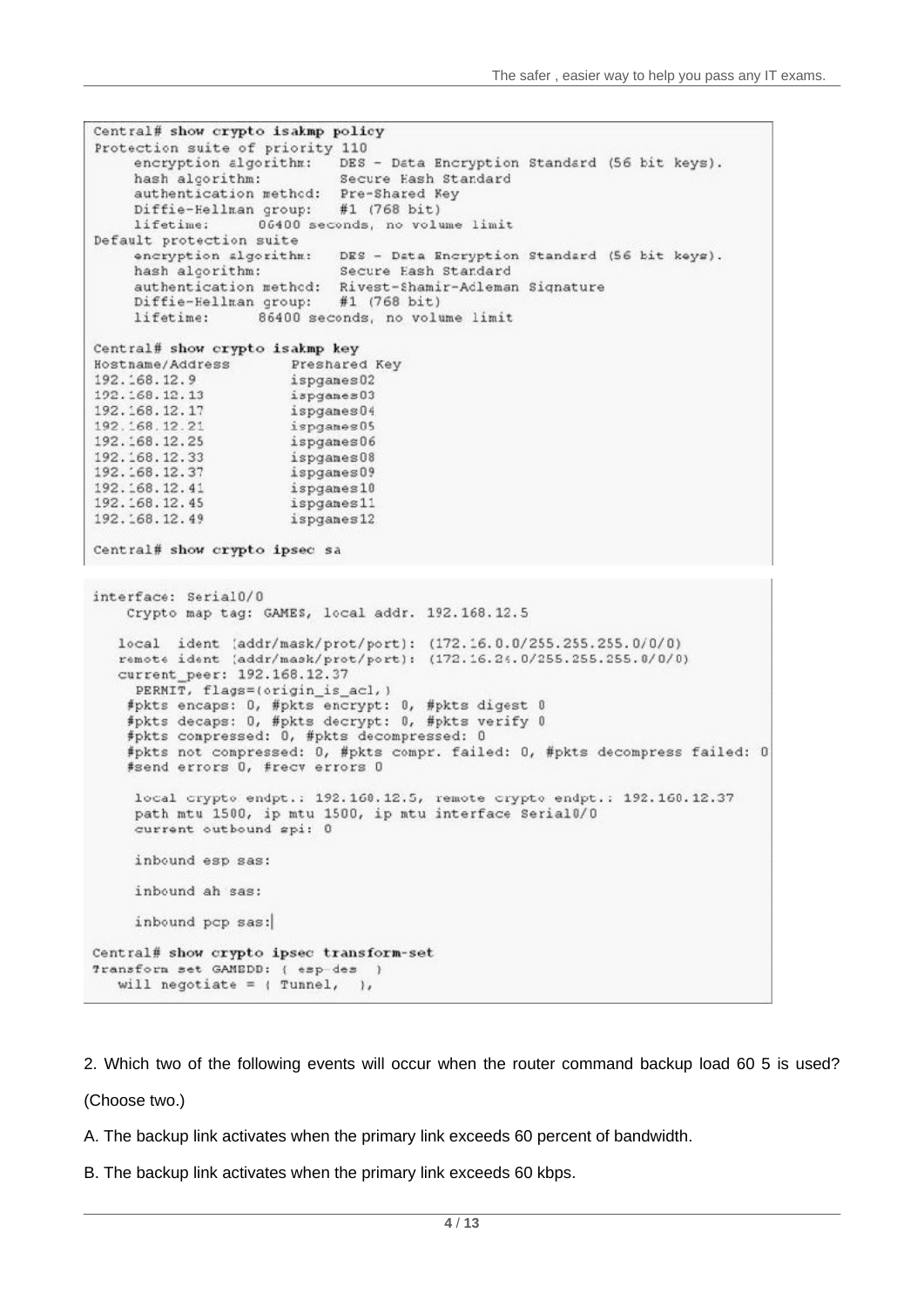- C. The backup link deactivates when the primary link falls to 5 percent bandwidth.
- D. The backup link deactivates when the combined load falls to 5 percent bandwidth.
- E. The backup link deactivates when the combined load falls to 5 kbps.

## **Answer:** AD

- 3. Which three items are correct about the IPSec ESP security protocol? (Choose three.)
- A. Authentication is mandatory and the whole packet including the header is authenticated.
- B. Authentication is optional and the outer header is not authenticated.
- C. IP packet is expanded by transport mode:37 bytes(3DES) or 63 bytes(AES); tunnel mode:57 bytes(3DES) or 83 bytes(AES)
- D. IP packet is expanded by: transport mode 24 bytes; tunnel mode 44 bytes
- E. The ESP security protocol provides data confidentiality.
- F. The ESP security protocol provides no data confidentiality.

## **Answer:** BCE

4. Given the configuration command shown in the exhibit, which statement is true?

Router(config-if)# ip tcp header-compression passive

- A. All incoming TCP packets will be compressed
- B. All outgoing TCP packets will be compressed
- C. Incoming TCP packets will be compressed only if outgoing TCP packets on the same interface are

compressed

- D. Outgoing TCP packets will be compressed only if incoming TCP packets on the same interface are compressed
- E. All incoming and outgoing TCP packets will be compressed.

## **Answer:** D

5. Based on the above configuration, which statement is true?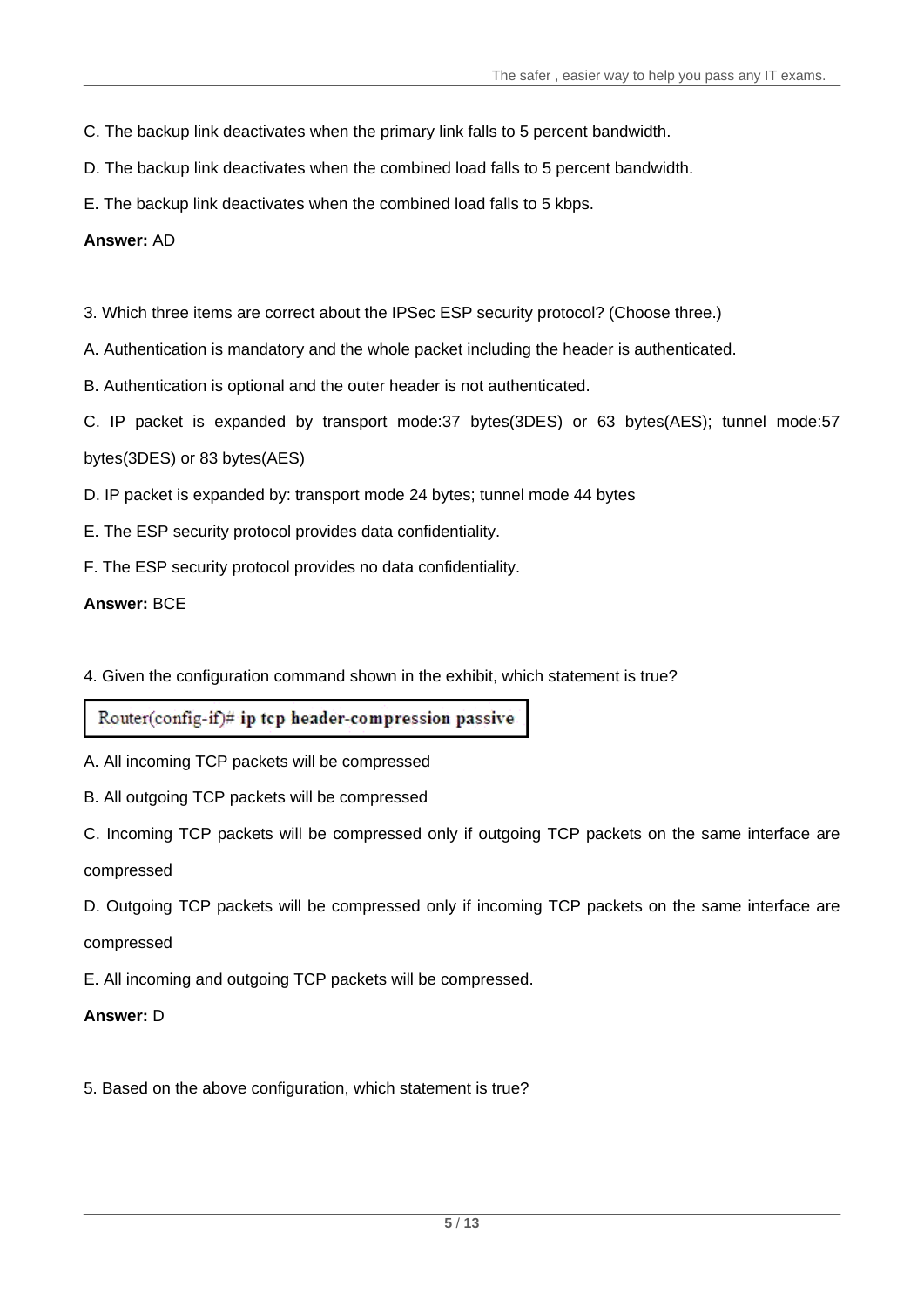## Router(config)# interface serial 1/1 Router(config-if)# backup interface bri0/0 Router(config-if)# backup load 80 10

A. The backup interface will be used when traffic reaches 80 kbps on the primary interface.

B. The backup interface will be disabled when the combined load on the primary and backup interfaces is

less than 10%

C. The backup interface will be disabled when the combined load on the primary and backup interfaces is less than 80 kbps.

D. The backup interface will be disabled when the load on the primary interface is less than 10%.

E. The backup interface will be disabled when the load on the primary interface is less than 80 kbps.

## **Answer:** B

6. What does the command frame-relay traffic-rate 56000 128000 accomplish as configured on the indicated router?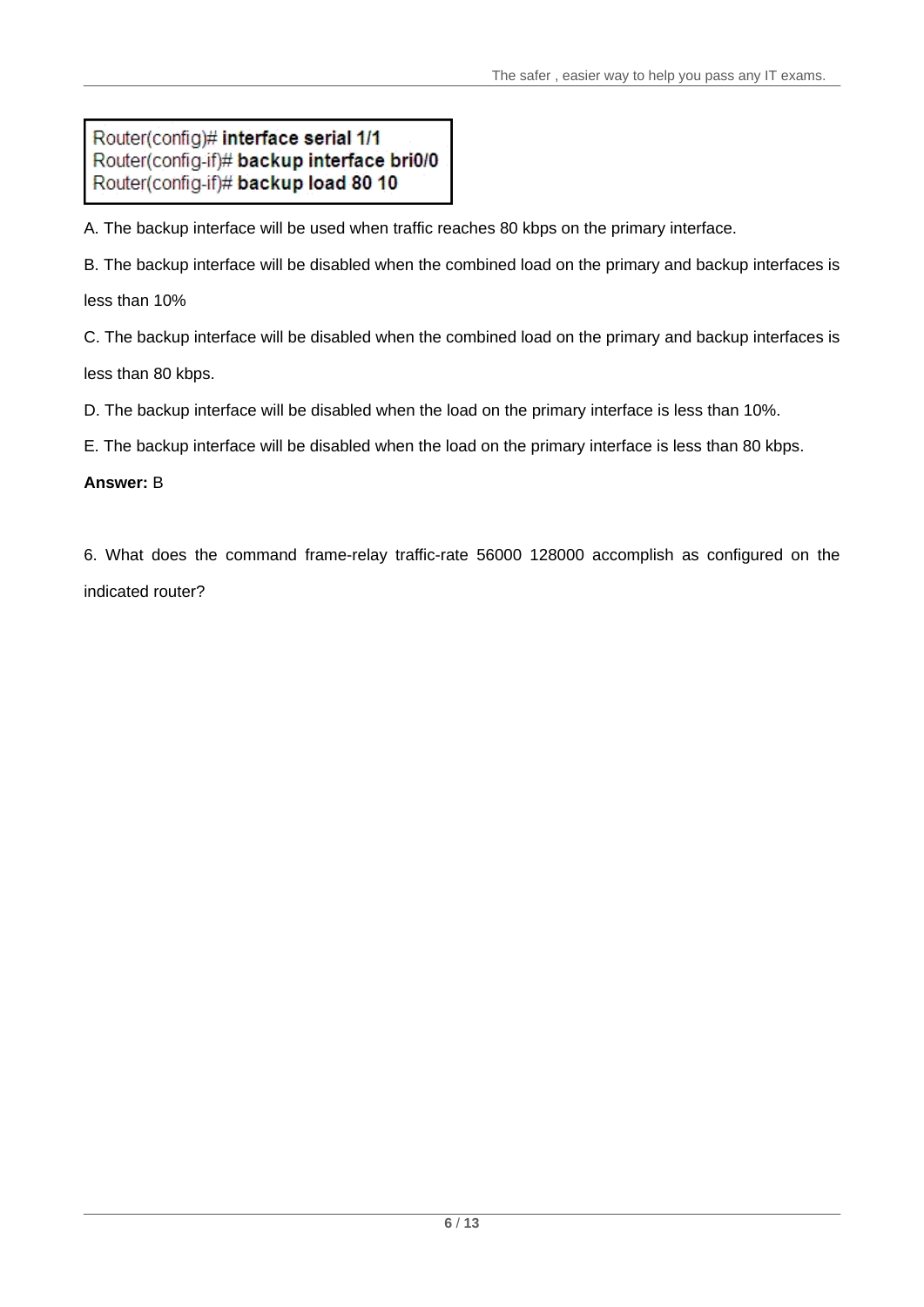

- A. It enables the average and peak rate for traffic received on the interface.
- B. It enables the average and peak rate for traffic sent out a virtual circuit.
- C. It does nothing until the REMOTE class is assigned to a sub-interface.
- D. It configures the interface default bandwidth and peak rate for traffic sent.
- **Answer:** B
- 7. Which IPSEC protocol negotiates security associations?
- A. AH
- B. ESP and the contract of the contract of the contract of the contract of the contract of the contract of the contract of the contract of the contract of the contract of the contract of the contract of the contract of the
- C. IKE
- D. SSH
- **Answer:** C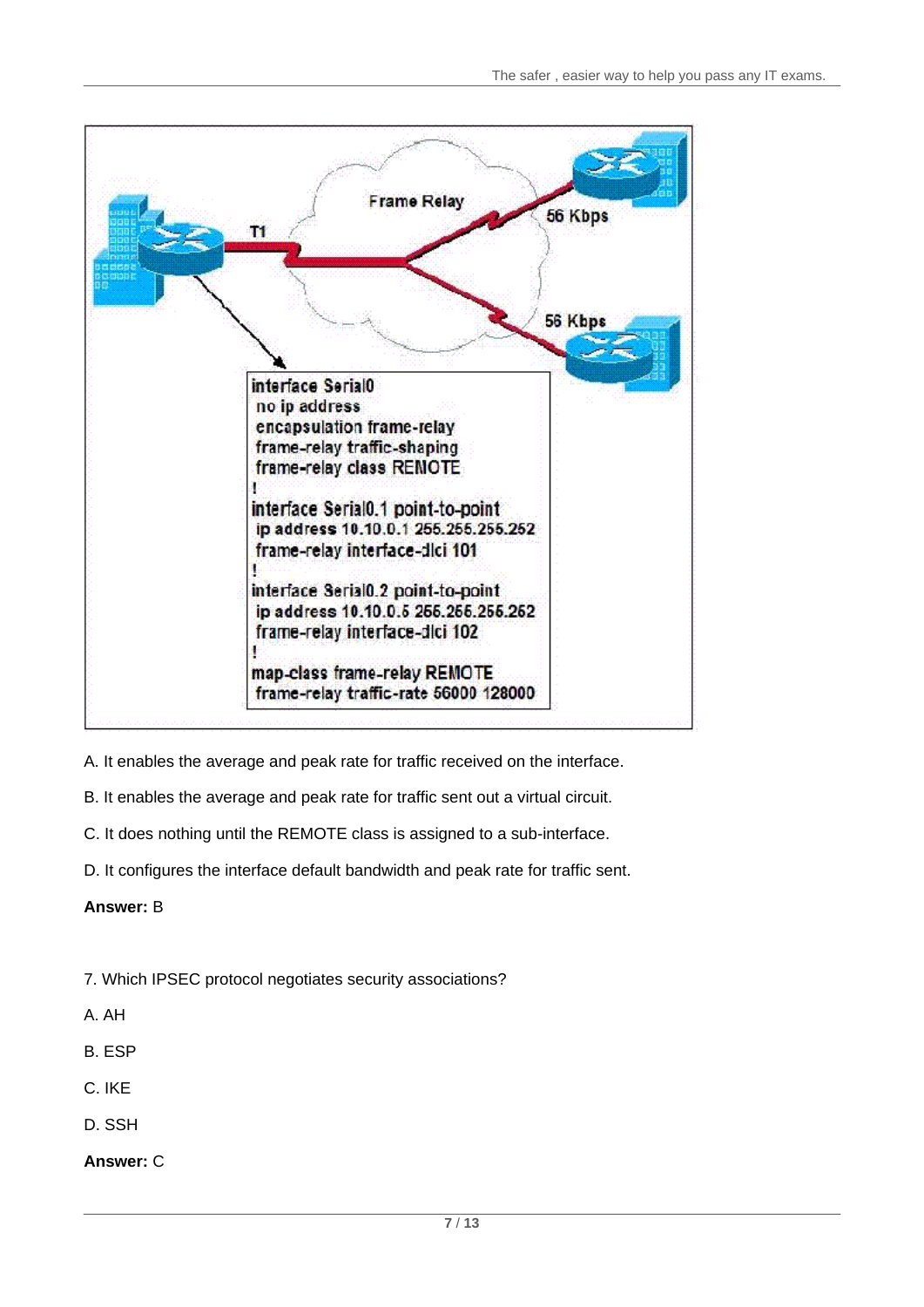8. Which two queuing methods allow for strict priority queuing of delay sensitive applications? (Choose

two.)

A. Flow-based WFQ

B. Class-based WFQ

C. LLQ

D. CQ

E. PQ

**Answer:** CE

9. Refer to the output of the debug frame-relay lmi command shown in the graphic, what is the status of

DLCI 100?

Serial10/0(in): Status, myseq 72 RT IE 1, length 1, type 0<br>KA IE 3, length 2, yourseq 73, myseq 72 PVC IE 0x7 . length 0x3 . dlci 100. status 0x0<br>PVC IE 0x7 . length 0x3 . dlci 200. status 0x2<br>Serial10/0(out): StEng. myseq 73. yourseen 73. DTE up<br>datagramstart = 0x1346F34. datagramsize = 14 FR encap = 0x00010308<br>00 75 95 01 01 01 03 02 49 49

A. active

B. init

C. inactive

D. down

E. deleted

**Answer:** C

10. Which two statements are true about the use of the backup load 65 10 command on a router? (Choose two.)

A. The secondary line will terminate when the load of the primary line drops to 10% of the bandwidth of the primary line.

B. The secondary line will terminate when the aggregate load of the primary and backup lines drops to

10% of the primary line bandwidth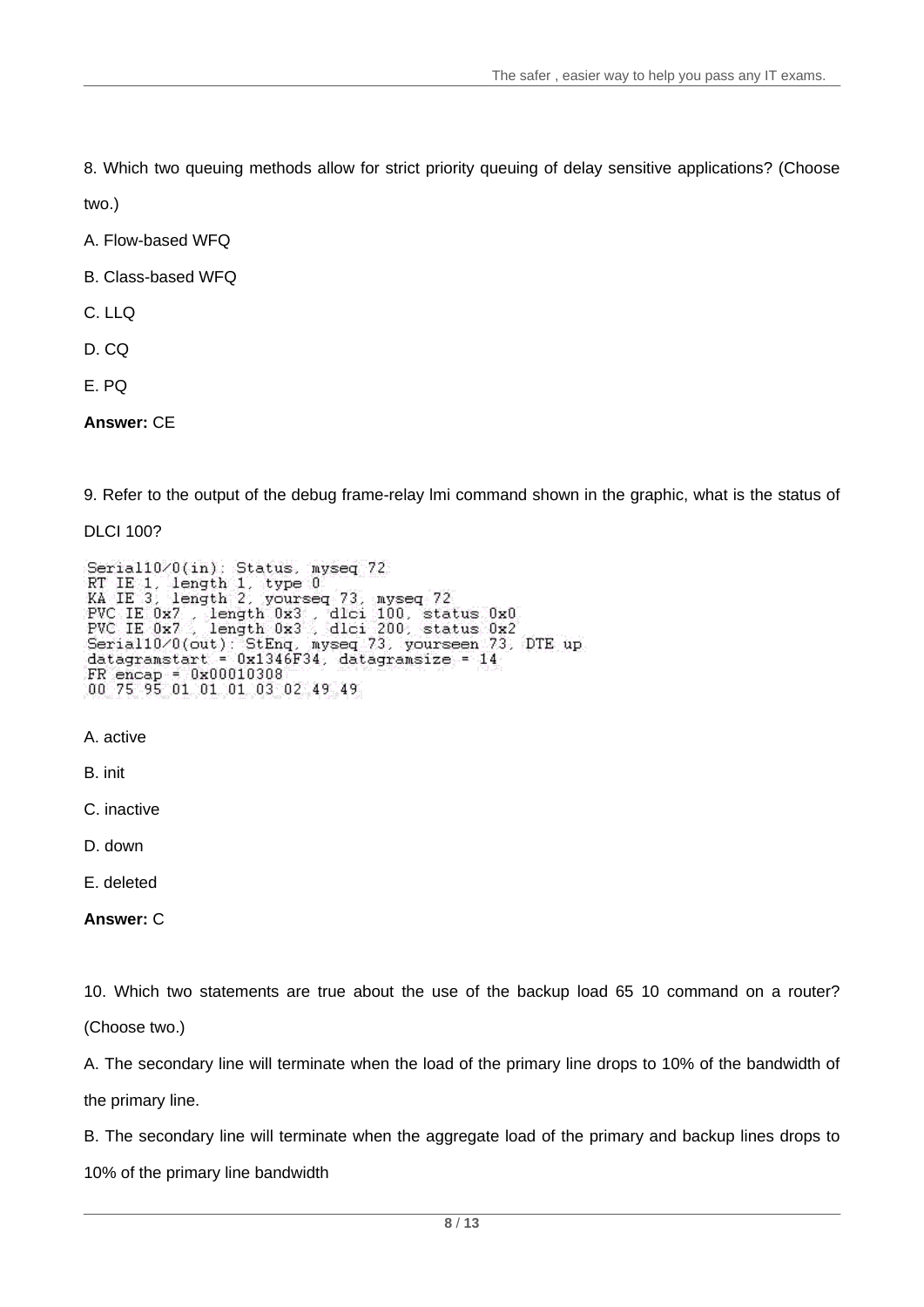C. The secondary line will come up 10 seconds after traffic on the primary line reaches 65% of the bandwidth of the primary line.

D. The secondary line will come up when the traffic on the primary line reaches 65% of the bandwidth of the primary line.

E. The backup interface will come up 65 seconds after the primary link goes down.

F. The secondary interface will terminate the connection 10 seconds after the primary link comes up.

#### **Answer:** BD

- 11. Which two commands assign multiple ISDN BRI interfaces to a single hunt group? (Choose two.)
- A. dialer-group
- B. multilink ppp
- C. interface dialer
- D. dialer hunt-group
- E. dialer rotary-group

#### **Answer:** CE

12. A network administrator would like to use an existing ISDN line as a backup for a Frame Relay line connected on interface serial0.

Which statement is correct based on the following configuration of the Cisco Router?

interface serial0

ip address 192.168.10.1 255.255.255.0

backup interface bri0

backup delay 5 10

interface bri0

ip address 192.168.11.2 255.255.255.0

dialer idle-timeout 900

dialer-group 1

A. The ISDN BRI line will go to "standby" mode 900 seconds after the serial interface reactivates.

B. The ISDN BRI line will go to "standby" mode 10 seconds after the serial interface reactivates.

C. The ISDN BRI line will deactivate when the primary line reaches 10% utilization.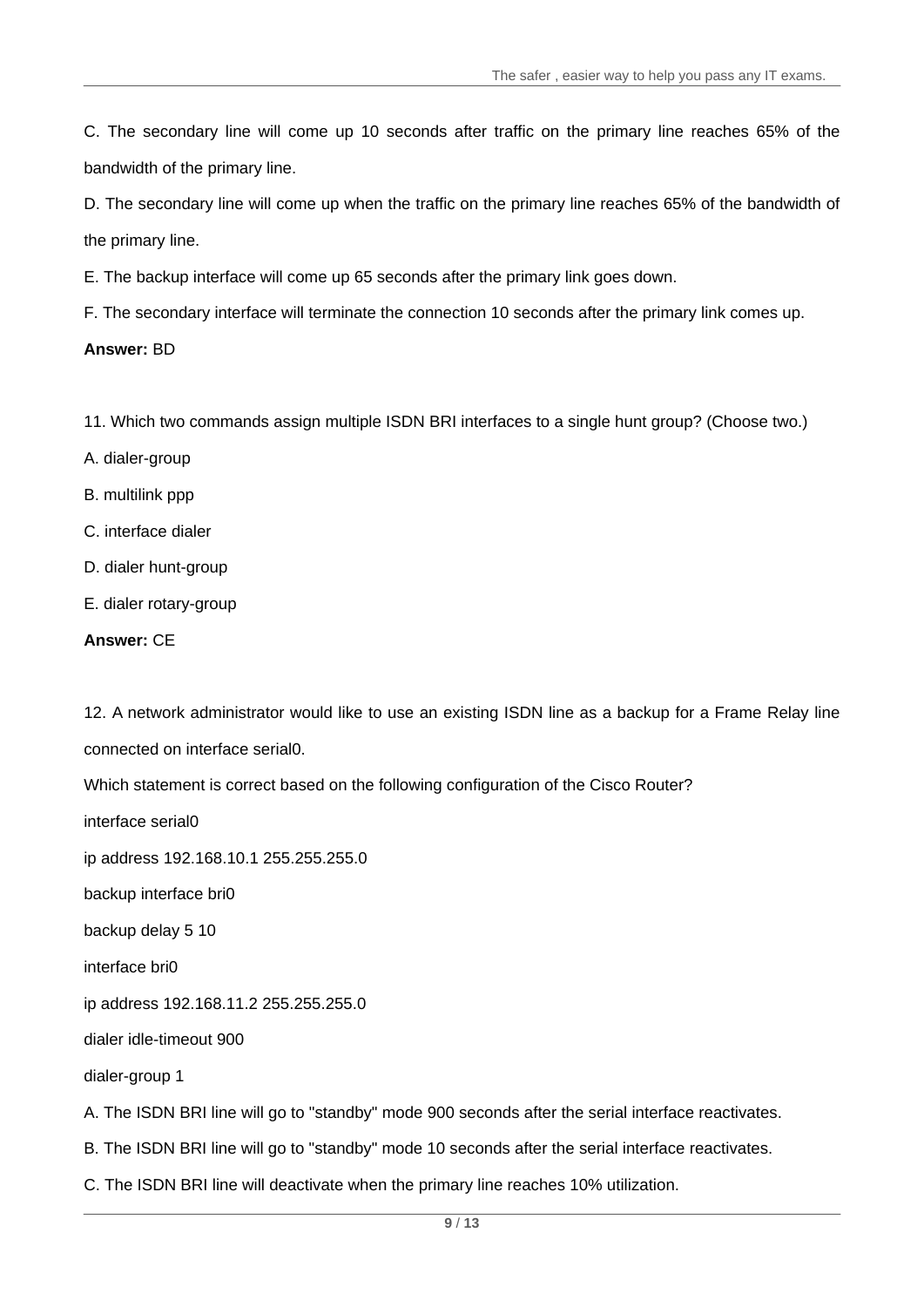D. The ISDN BRI line will go to standby mode after 900 seconds, but will reactivate if the primary line reaches 10% utilization

### **Answer:** B

13. Which statement is true about payload compression?

A. Payload compression can be used in conjunction with link compression.

B. The payload compression algorithm uses Predictor or STAC to compress traffic into another data link layer such as PPP.

C. Payload compression is appropriate for virtual network services such as Frame Relay and ATM.

D. With payload compression the complete packet is compressed and the switching information in the header is not available.

## **Answer:** C

14. By default, what is the maximum percentage of bandwidth CBWFQ allocates for all classes of traffic?

- A. 25
- B. 50
- C. 75 and 200 and 200 and 200 and 200 and 200 and 200 and 200 and 200 and 200 and 200 and 200 and 200 and 200
- D. 90

## **Answer:** C

- 15. What will happen to the priority queue if the queue is full and more priority queue traffic is matched?
- A. Priority traffic will be restrained to its allocated queue size, and packets will be dropped.
- B. WRED will start dropping packets from other queues.
- C. Priority queue packets will be placed in the class-default queue.
- D. WRED will start dropping packets from the priority queue.

## **Answer:** A

16. Given the partial configuration, what function does the command dialer watch-group 8 have?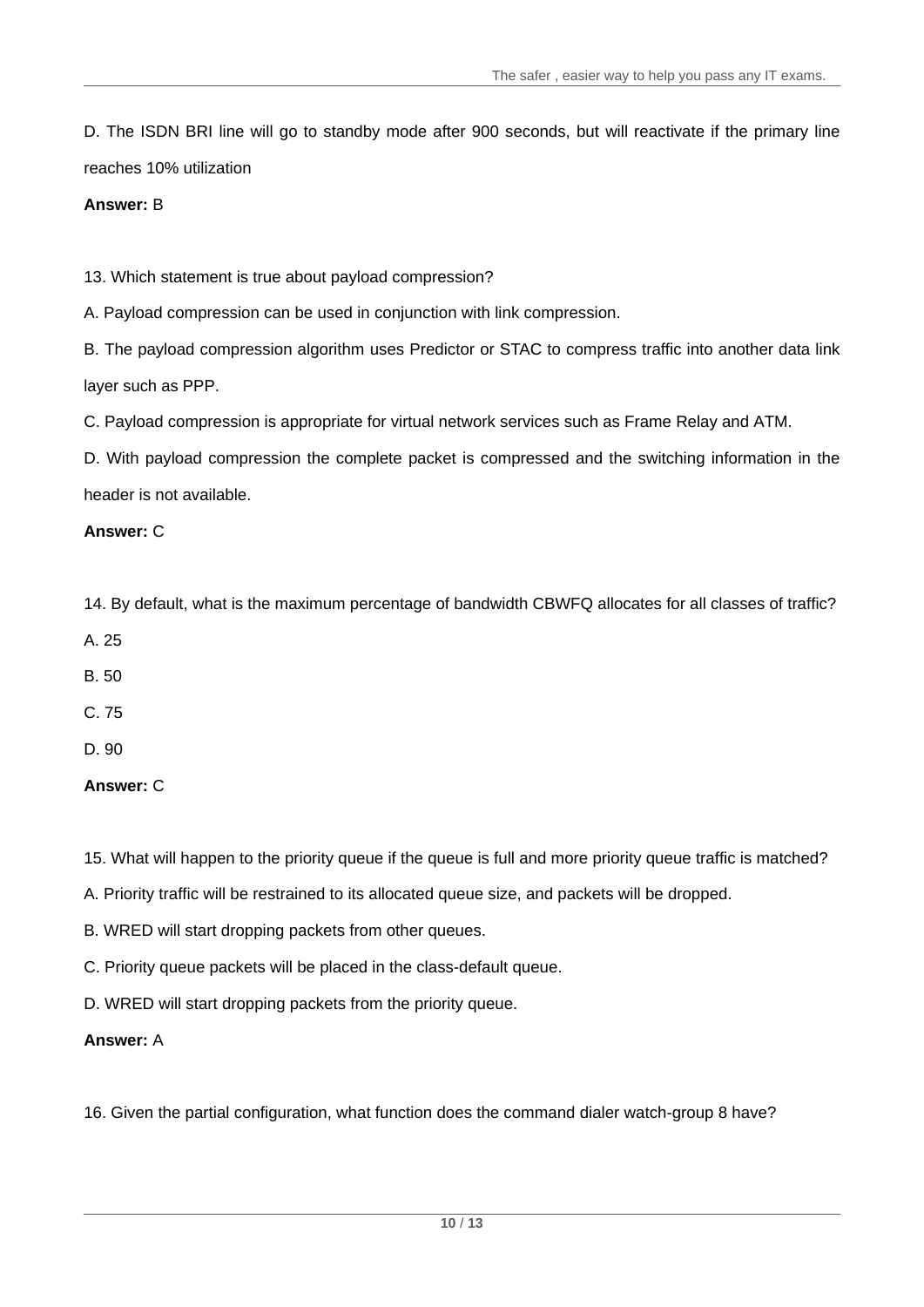interface BRI0 ip address 172.20.10.2 255.255.255.0 encapsulation ppp dialer idle-timeout 30 dialer watch-disable 15 dialer load-threshold 1 outbound dialer map ip 172.20.10.1 name RouterB broadcast 5551111 dialer map ip 172.22.53.0 name RouterB broadcast 5551111 dialer watch-group 8 dialer-group 8 isdn switch-type basic-ni isdn spidl 51255522220101 5552222 isdn spid2 51255522230101 5552223 ppp authentication chap ppp multilink ١ dialer watch-list 8 ip 172.22.53.0 255.255.255.0 access-list 101 remark Define Interesting Traffic access-list 101 deny ospf any any access-list 101 permit ip any any dialer-list 8 protocol ip list 101

A. Any IP traffic, except OSPF traffic, will cause interface BRI0 to dial RouterB.

B. When the watched route, 172.22.53.0/24, is removed from the routing table and there is no other valid

route, dialer watch then initiates a call to RouterB.

C. When the watched route, 172.22.53.0/24, is removed from the routing table, regardless of whether

there is another valid route pointing to an interface other than interface BRI0, dialer watch initiates the call

to RouterB.

D. When the load threshold is met and any IP traffic, except OSPF traffic, is destined for 172.22.53.0/24 network, the dialer watch will initiate the call to RouterB.

**Answer:** B

17. What are three LCP options that are supported by PPP? (Choose three.)

- A. authentication
- B. multilink
- C. protocol multiplexing
- D. compression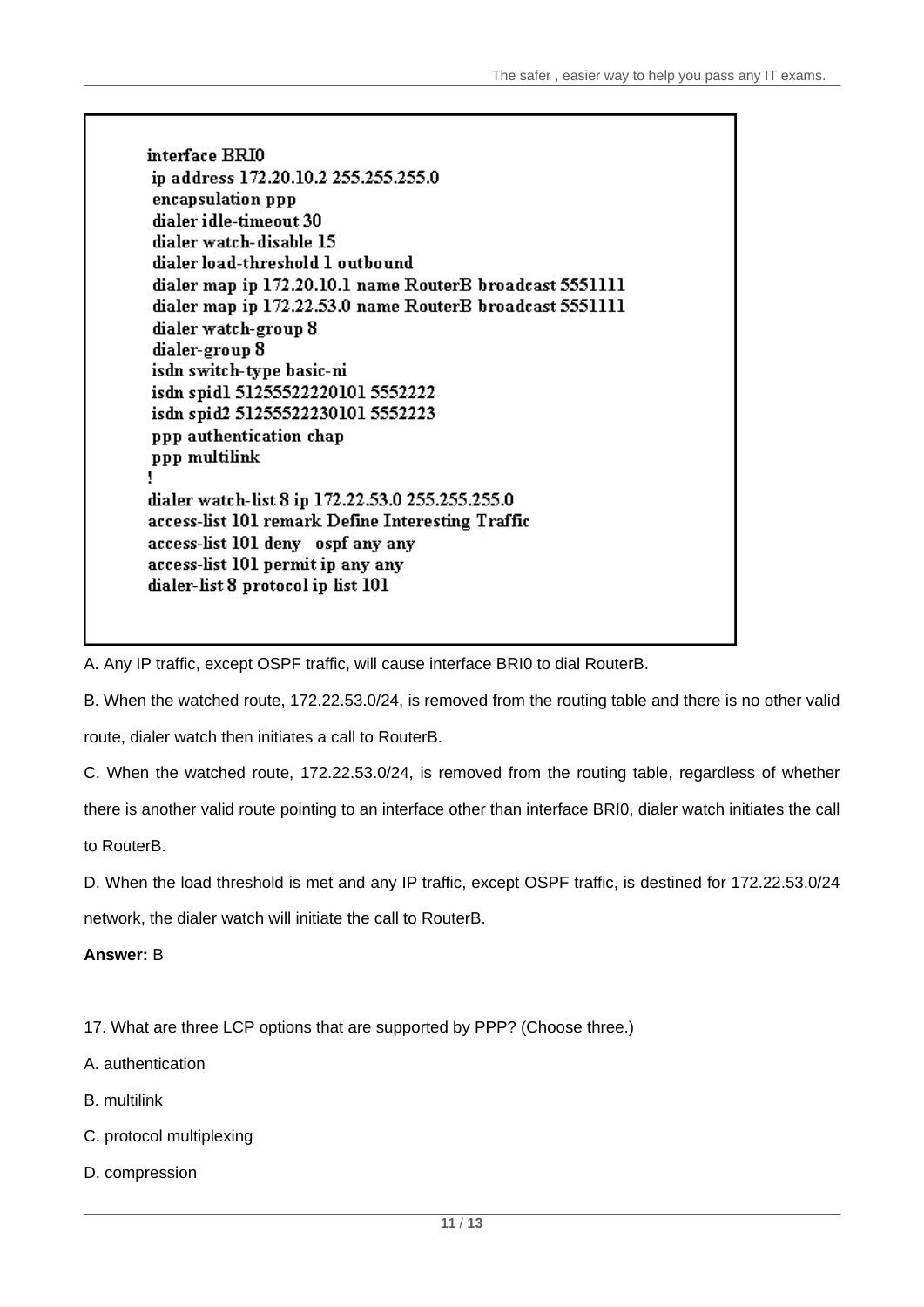- E. dynamic address allocation
- F. dynamic address translation

## **Answer:** ABD

18. Which two features are enhancements that IKE provides for IPsec? (Choose two.)

- A. supports multicast traffic
- B. allows the changing of encryption keys during an IPsec session
- C. allows the SA to have a specified lifetime
- D. supports multiple protocols
- E. allows dynamic authentication of peers

F. eliminates the need to manually specify all the IPsec security parameters in the crypto maps at both peers. The contract of the contract of the contract of the contract of the contract of the contract of the contract of the contract of the contract of the contract of the contract of the contract of the contract of the con

## **Answer:** BC

- 19. Which router command specifies the RADIUS server that will authenticate dial-up clients?
- A. aaa radius server
- B. radius-server host
- C. ip aaa radius host
- D. aaa authentication radius-server

## **Answer:** B

20. Refer to the diagram. Host X is unable to establish an ISDN connection with R1 using PPP. Which commands can be used on R1 to troubleshoot the LCP and NCP negotiation between these two hosts? (Choose two.)